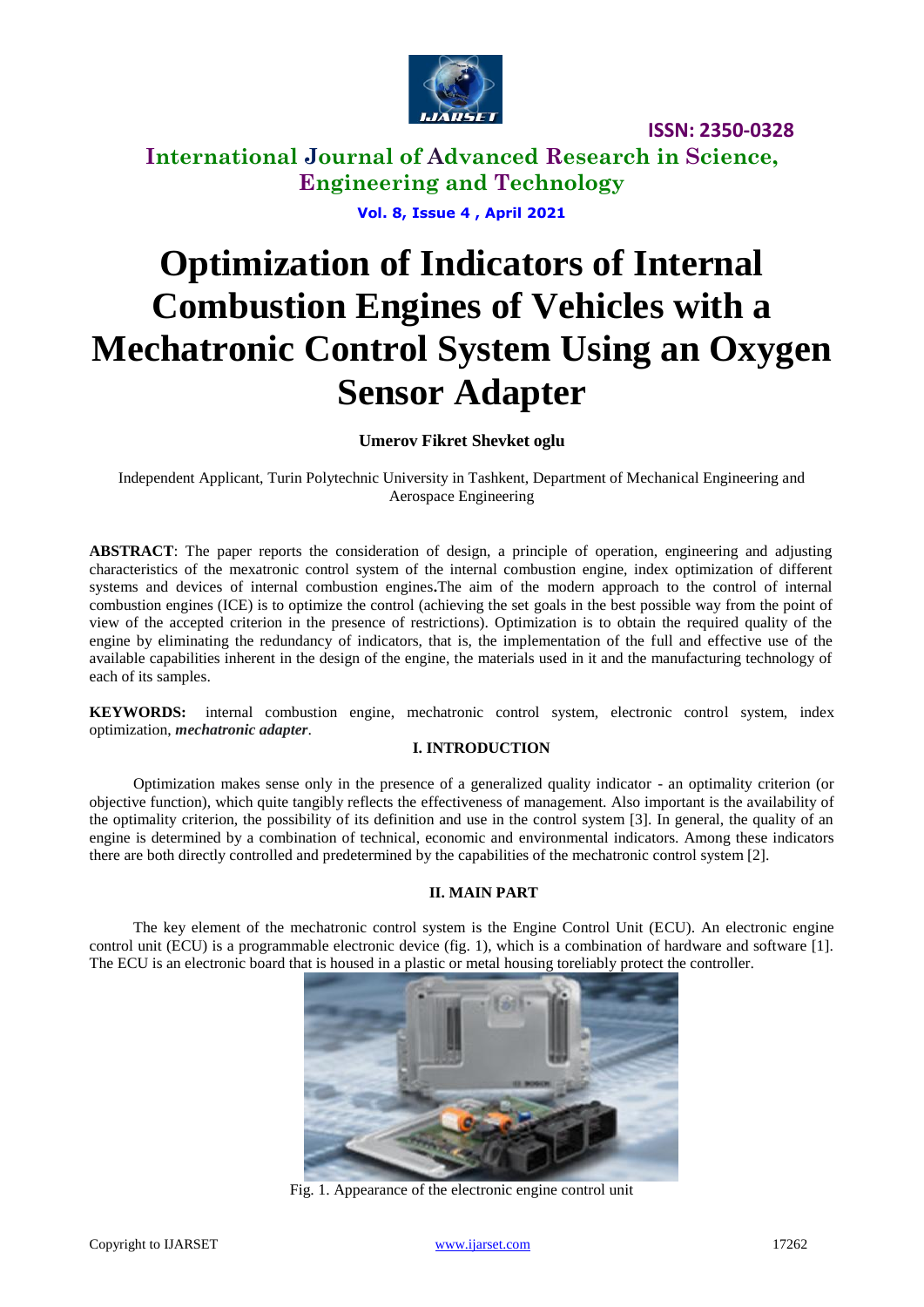

# **International Journal of Advanced Research in Science, Engineering and Technology**

## **Vol. 8, Issue 4 , April 2021**

Mechatronic control systems, which include the ECU, together affect the power characteristic of the internal combustion engine, the amount of torque, the economy of the engine, as well as the toxicity of the exhaust gases.

Each individual vehicle mechatronic system has its own control unit. All blocks are combined into a single interconnected circuit thanks to a special CAN bus (Controller Area Network). Blocks connected by a bus are sometimes called a car computer, and the number of controllers can be up to 80 (fig. 2) [5].



Fig. 2. On-board network and ECU CAN-bus

Directly controlled mechatronic control systems for internal combustion engine technical parameters include: speed, torque, pressure and temperature in fuel supply systems, pressure and temperature of charge air, lubricating oil pressure, coolant temperature, oxygen content in exhaust gases, etc.

Important directly controlled from economic and operational indicators are the current fuel consumption and air consumption.

The environmental indicators are directly controlled by the mechatronic control system: the composition and amount of harmful emissions, the level and spectrum of noise and vibration.

An increase in the quality indicators of an engine is achieved by optimizing its design and manufacturing technology, methods and means of fine-tuning its systems and assemblies, including the control system and the quality of engine control it provides.

An internal combustion engine is a multidimensional control object, since the number of input parameters is greater than one and each input parameter affects several output control actions. In this case, the ICE control system is multidimensional. [4]

In fig. 3 shows one of the variants of the mathematical model of a gasoline internal combustion engine with a mechatronic ignition and fuel supply control system with exhaust gas neutralization by a three-component neutralizer.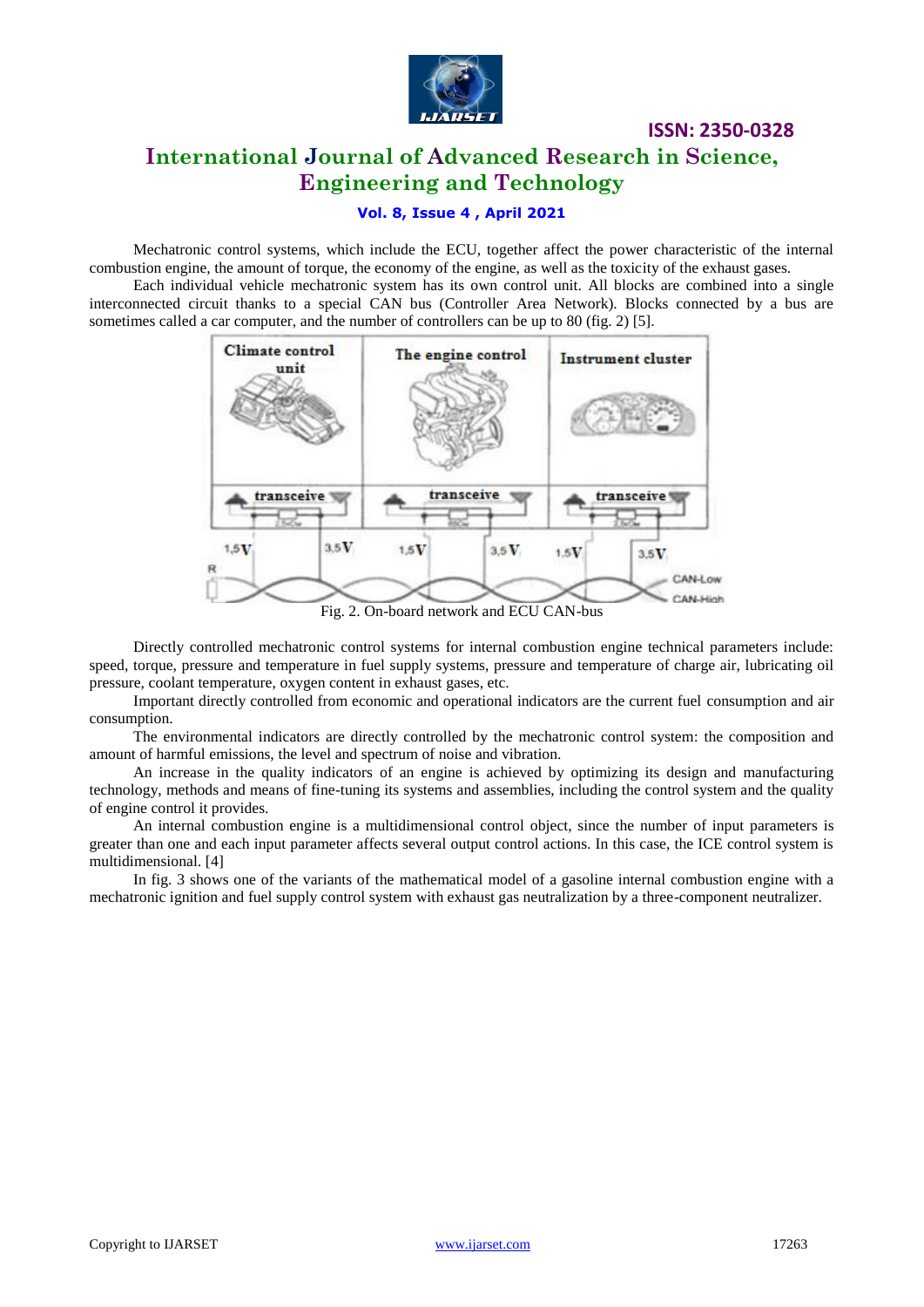

# **International Journal of Advanced Research in Science, Engineering and Technology**

**Vol. 8, Issue 4 , April 2021**



**Fig. 3***.* A mathematical model of an internal combustion engine as an object of regulation to minimize fuel consumption and to limit the toxicity of exhaust gases, taking into account the oxygen sensor adapter: 1 – ICE control controller;  $2$  – fuel injection unit;  $3$  – suction pressure sensor signal P<sub>K</sub> (internal combustion engine load);  $4$  – throttle valve in the intake manifold of the internal combustion engine; 5 - cyclic fuel supply (fuel consumption) and air (air consumption); 6 - ignition system; 7 - parameters of the indicator and working process of the internal combustion engine (parameters of the mathematical model of the internal combustion engine); O2 - oxygen concentration; 9 - ICE load parameters; 10 - engine exhaust tract; 11 - oxygen sensor in the exhaust gases; 12 - exhaust gas neutralizer; 13 - oxygen sensor adapter.

The algorithm for calibrating the control of such a mechatronic system according to the mathematical model of the engine has the following steps[5].

1. The choice of the initial configuration of the engine (in this case, it is the ignition system, fuel injection system, sensors and actuators).

2. Determination of the engine model with verification of its adequacy by experimentally determining its parameters. These procedures are performed on automated driving cycle (EC) test benches.

3. Calculation of the operating modes of the internal combustion engine during the execution of the driving cycle with the determination of the control matrix reference points, which must be stored in the permanent storage device of the control unit controller. The main parameters are ignition timing, cyclic fuel supply depending on the cyclic intake air flow rate or throttle valve position, the temperature of the coolant, oil, intake air.

4. Formation of the control surface for the driving cycle zone.

5. Estimation of the achieved level of indicators. In the case of management efficiency, management optimization is carried out, and in the absence of efficiency, the calculation is resumed from the previous stages.

6. Calculated determination of optimal control without restrictions on the toxicity of exhaust gases outside the driving cycle zone in order to obtain an adjustment surface with a minimum fuel consumption and optimal engine dynamics.

7. Formation of the basic matrix of ignition and fuel injection control.

The obtained values of the control reference points are put into the permanent programmable memory of the microcontroller, the mechatronic control system, taking into account the technological tolerances for the knock resistance of the fuel and the intensity of city driving.

Of particular importance in the development of software for the controller of a mechatronic control system are the static and dynamic errors of sensors and actuators.

The exchange of information via CAN communication lines has acquired particular importance with the advent of combined power plants on vehicles, which have reduced fuel consumption and reduced exhaust gas toxicity in conditions of heavy urban traffic.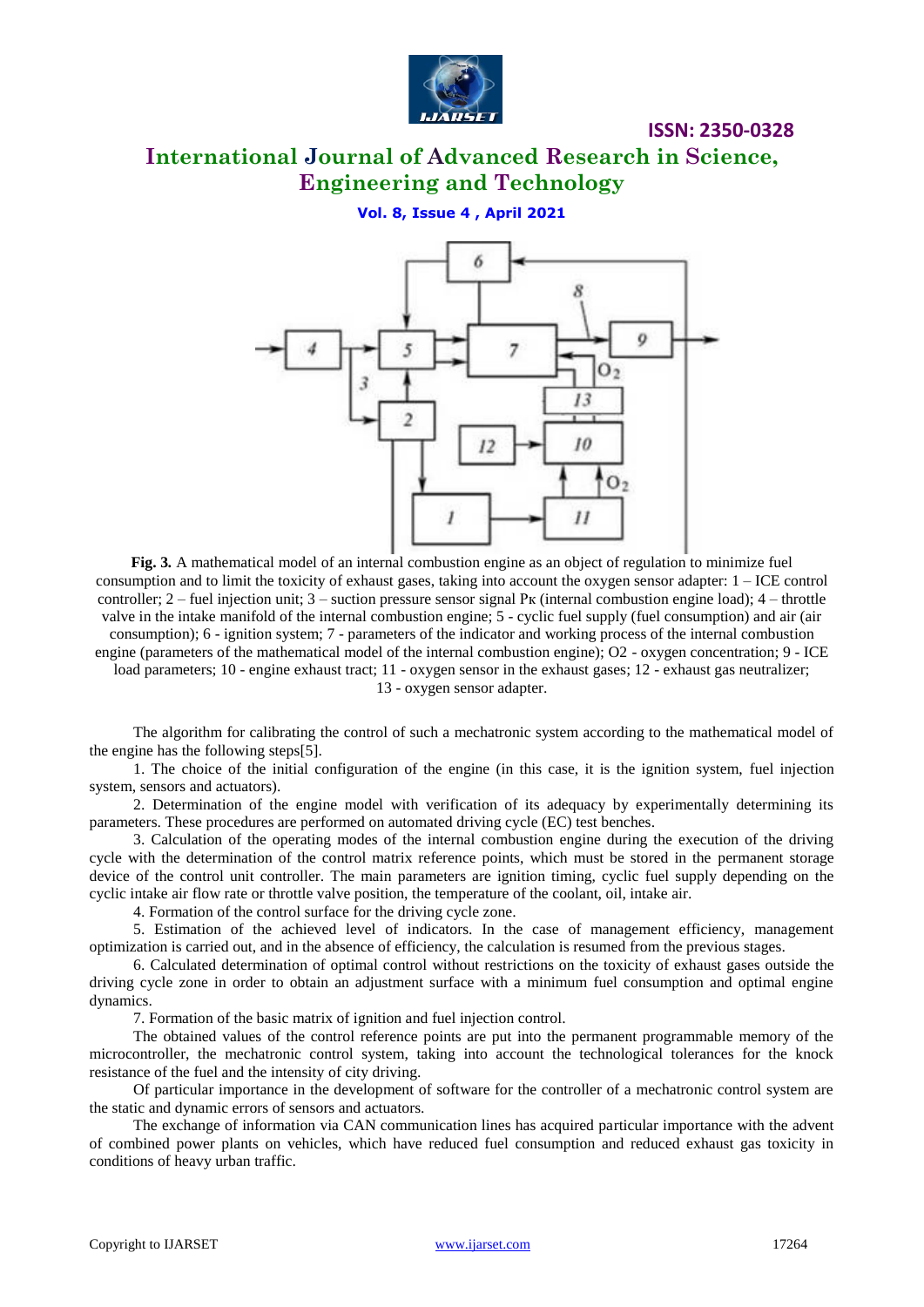

# **International Journal of Advanced Research in Science, Engineering and Technology**

## **Vol. 8, Issue 4 , April 2021**

An internal combustion engine as an object of automatic control by input parameters produces controlled characteristics (power, environmental and dynamic). The rest of the vehicle units perform the functions of ensuring traffic safety and comfortable conditions for the driver and passengers.

Input parameters measured by sensors of electronic control systems (engine crankshaft speed, throttle opening angle, ignition timing, cyclic fuel consumption, air consumption, etc.) affect the course of the engine's working process. The values of the input parameters are determined by external influences on the engine from the driver or the automatic control system, therefore they are called controllers.

In addition to the input control parameters, the engine during its operation is affected by random disturbances that interfere with the control. Random disturbances include changes in the parameters of the state of the external environment (ambient temperature, atmospheric pressure, ambient humidity), the properties of fuel and oil, and the state of the road surface.

The engine speed can be determined by measuring the interval between adjacent pulses at the output of the crankshaft position sensor.

The interval between pulses is measured in seconds, one engine revolution corresponds to two pulses from the crankshaft position sensor (for a 4-cylinder engine), therefore:

$$
n = \frac{60}{2T} = \frac{30}{T} \text{min}^{-1},\tag{1}
$$

where T is the interval between adjacent pulses at the output of the crankshaft position sensor.

Methods of direct or indirect determination of air mass can be used to determine the amount of air. Air mass measurement directly measures the amount of air entering the engine. Two different methods are used depending on the design of the sensors used:

- the air mass is measured;

- the volume, density and temperature of the air are measured, and then its mass is calculated.

When using the indirect method, the amount of air entering the engine is not measured, it is calculated by measuring the value of the parameter on which it depends. The mass of air entering the engine cylinders is determined by the expression:

$$
A = \frac{nV\mu}{RT},\tag{2}
$$

where A- is the mass of air; n- is the engine speed; V- is the volume of the engine cylinder;  $\mu$  - utilization factor of engine volume;  $P$  - pressure (vacuum) in the intake manifold;  $R$  - is the gas constant;  $T$ - is the temperature in the intake manifold.

From the above expression, it follows that the amount of air entering the cylinder per cycle depends on two variables: vacuum in the intake manifold and air temperature. This is the basis for the method of indirect measurement of the amount of air.

There are many types of air flow sensors, but mainly sensors that measure air volume (based on Karman vortices) or air mass (based on thermistors) are used. The sensors based on Karman vortices at the output have a pulse signal, the frequency of which is proportional to the volume of passing air per unit of time.

In this case, the amount of air is determined by the dependence:

$$
g \sim A/n_e \,, \tag{3}
$$

where **g** -is the amount of injected fuel; **A** -is the amount of air; **n**<sub>e</sub>- is the engine speed.

The air mass in this case is calculated by the electronic engine control unit using the data from the flow meter, air temperature and barometric pressure. Sensors based on thermistors at the output have an analog signal that changes in proportion to the mass of the passing air.

Indirect measurement systems use the absolute pressure in the intake manifold behind the throttle valve as a parameter for determining the air flow rate. In this case, the amount of injected fuel is determined by the expression:

$$
g \sim P/n_e \,, \tag{4}
$$

where gis the amount of injected fuel; **P** - pressure (vacuum) behind the throttle valve;  $n_e$  is the engine speed.

When using this method, it is necessary to take into account the delay in the change in vacuum in relation to the change in mass. This method of measurement is cheaper, but less accurate.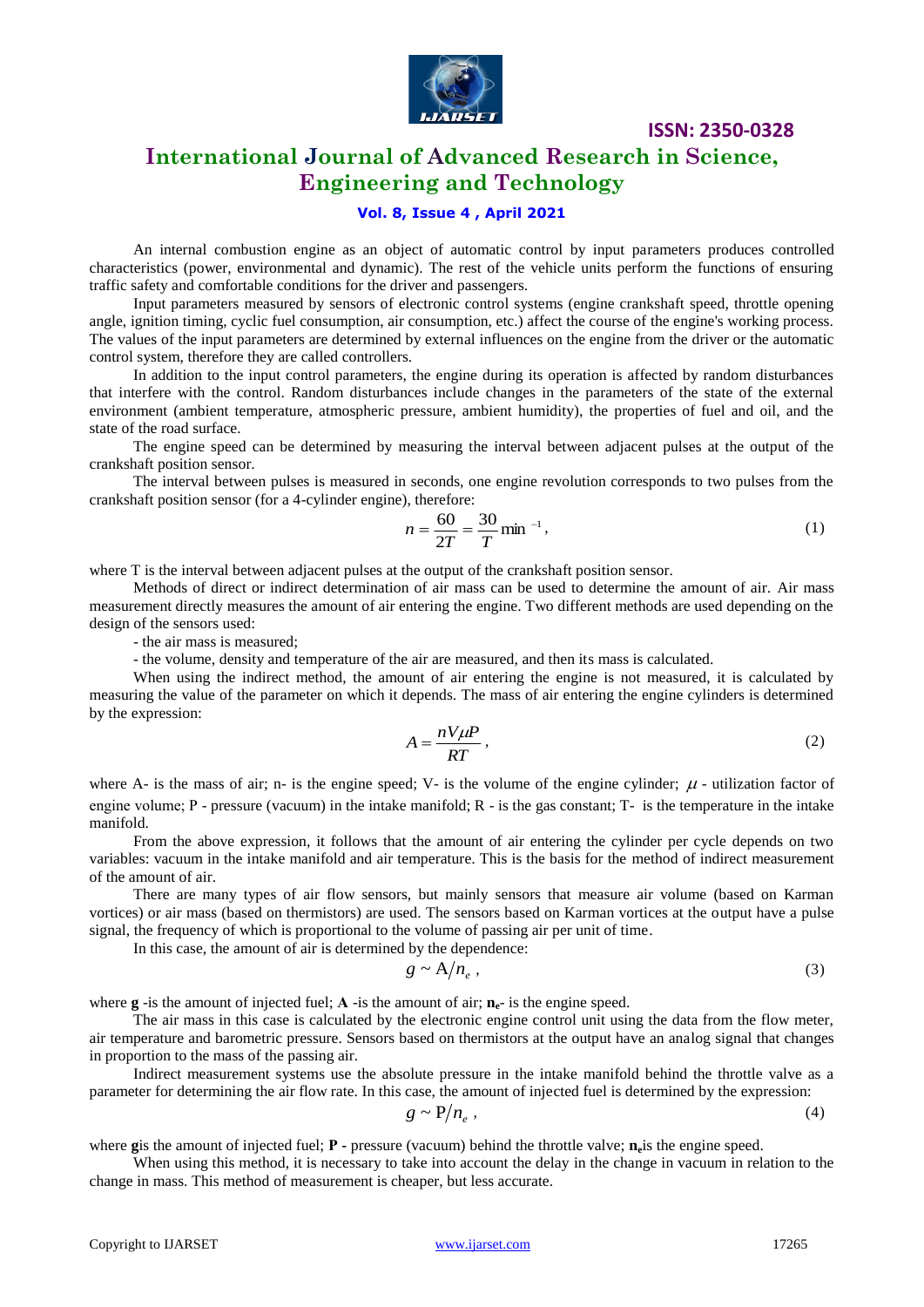

# **International Journal of Advanced Research in Science, Engineering and Technology**

#### **Vol. 8, Issue 4 , April 2021**

The requirements for the engine change depending on the operating mode of the engine, and the control programs must change accordingly.

The operation of the mechatronic control system cannot be ensured without determining the mode in which the engine is currently operating. Based on this, an algorithm is selected according to which control should be carried out at the moment.

The mode of operation of the engine is determined using a program - a mode manager based on information supplied to the microcontroller, primarily from sensors.

The algorithm of operation of this program, which recognizes the operating mode of the engine, is shown in a simplified form in fig. 4 (in relation to a gasoline engine) [1].



Fig. 4. Algorithm for identifying the operating mode of a gasoline engine:  $t_{cool}$  - liquid temperature in the cooling system; *nde* - is the engine speed; *t<sup>1</sup>* - is the value of the liquid temperature in the cooling system, delimiting the conditions of cold and hot start;  $n<sub>I</sub>$ - is the limiting idle speed.

After turning on the ignition, the transition to the start control program is carried out either in the case of turning on the starter, or in the case of starting the vehicle while driving downhill, if the engine crankshaft begins to rotate. After turning on the starter, the further choice of the hot or cold start program depends on the readings of the liquid temperature sensor in the cooling system. At $t_{ox} < t_I$ (fig. 4) the cold start algorithm is switched on, at  $t_{ox} < t_I$  the hot start algorithm.

The transition from starting the engine to operating modes occurs when the engine speed exceeds the set one  $(n_{de} > n_e)$ . Immediately after exiting the start mode, a check is made to see if the engine is running at idle or forced idle. In both cases, the throttle valve is fully closed; if  $n_{de} > n_1$ (fig. 4), then the forced idle algorithm is activated, and if  $n_{de}$ <n<sub>1</sub>- the idle mode algorithm.

The intermediate position of the throttle valve between full open and full close characterizes the operation of the engine at partial loads, and full opening of the throttle valve at maximum load.

The mode manager program can be common for all control actions or be embedded directly into the control loops of individual control actions. It can also be supplemented with specific criteria to identify certain modes.The dispatcher program can include the functions of determining the mode area where the exhaust gas recirculation system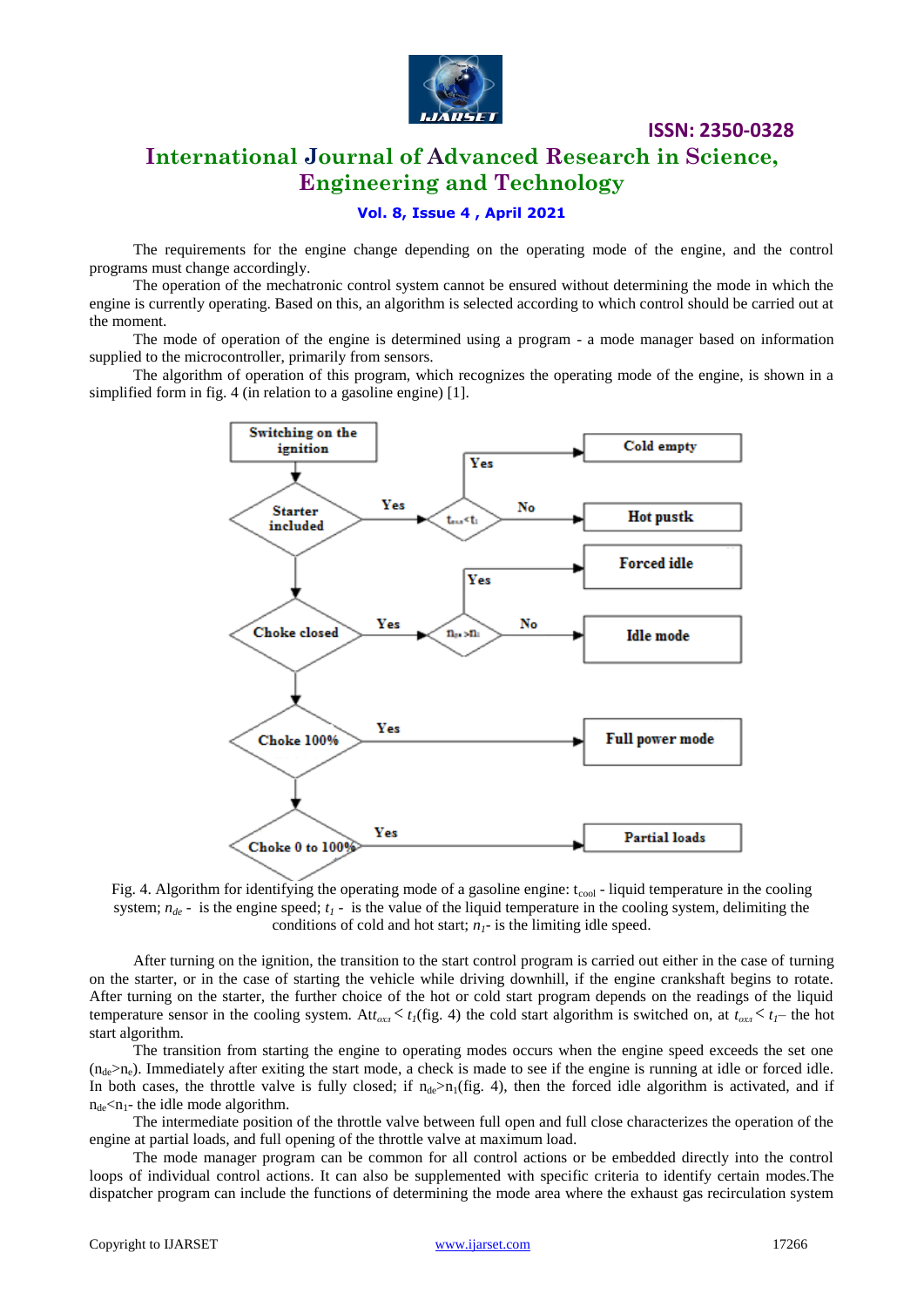

# **International Journal of Advanced Research in Science, Engineering and Technology**

## **Vol. 8, Issue 4 , April 2021**

should operate, the mode area in which closed-loop control of the fuel supply is carried out according to the signals from the oxygen content sensor in the exhaust gases, etc. However, these tasks can be solved by introducing the necessary requirements directly into the program for managing certain impacts.

With the exception of the engine start mode, the fuel injection time (duration) (T) is determined taking into account the following factors:

- basic duration of injection  $(T_1)$ , which changes with the change in the amount of air;
- values of the correction factor  $(K_c)$  of the basic injection duration;
- injector response delay  $(T_2)$ .

$$
T = T_1 \cdot K_c + T_2,\tag{5}
$$

In start mode, the duration of fuel injection (T) is determined taking into account the following factors:

- basic injection duration  $(T_1)$ , which is calculated taking into account the coolant temperature;

- the value of the correction factor  $(K_t)$ , depending on the temperature of the intake air;

- duration of injector actuation  $(T_2)$ 

$$
T = T_1 \cdot K_t + T_2,\tag{6}
$$

The amount of air entering the engine cylinder per cycle is calculated by the ECM based on signals from the air flow sensor and the engine crankshaft position sensor.

The engine control unit closes the power transistors, ensuring that the mixture in the cylinders is ignited in accordance with the order of operation of the cylinders calculated by it, based on signals from the crankshaft and camshaft position sensors. When calculating the closing moment of the transistor, it must be borne in mind that with a change in the speed of the engine crankshaft, the time during which it rotates by 1°, also changes (if the speed increases, then the time decreases, and vice versa). Therefore, first, the time (t) required to turn the crankshaft by  $1^\circ$  is calculated. It is easily determined from the cycle time (T), which is already known:

$$
t = T/180\tag{7}
$$

After determining the time t, all the necessary data are available to calculate the moment when the power transistor closes (the moment the spark is applied). The angle of 75 ° to top dead center is taken as a reference point.

After determining the time t, all the necessary data is available to calculate the moment when the power transistor closes (the moment the spark is applied). The angle of 75 ° to top dead center is taken as a reference point.

$$
T_1 = t(75 - \mathcal{G})\tag{8}
$$

where  $\mathcal{G}$  is the ignition timing calculated by the electronic engine control unit.

The engine, equipped with a mechatronic control system, provides a significant improvement in economic and environmental performance, an increase in engine power and operational reliability. Mechatronic control ensures the stability of transient processes in the engine and less rigidity of its working process, and, consequently, a decrease in noise and vibration.

The presence of a mechatronic control system has improved the quality of engine operation, creating the possibility of introducing centralized control and management of operation, while simplifying it. This was a consequence of the elimination of manual adjustments and settings of engine units, operational control and the presence of automatic adjustment of settings, systematic improvement of control algorithms based on the analysis of information on the results of operation of both a particular engine and all engines of the same typeIn addition, the mechatronic control system led to a decrease in the cost of repair maintenance and its simplification (for example, by eliminating mechanical and hydro mechanical speed controllers, the need for manual adjustments of fuel equipment at special stands) [3].

Improving the circuit and design of the engine in the presence of a mechatronic control system, and in particular the exclusion of some of its components and assemblies, significantly expands the possibilities of free placement of other units on the engine, thereby simplifying both the design and manufacture of new engines with a mechatronic control system.

The determination of the amount of fuel supply and the selection of the necessary phases are carried out by electromechanical injectors according to the information issued by the microcontroller. It is also typical to reduce the time and improve the quality of the manufacture of motors with a mechatronic control system as a result of simplifying the design of the motor and increasing the degree of automation of the debugging and commissioning of motors after manufacture.